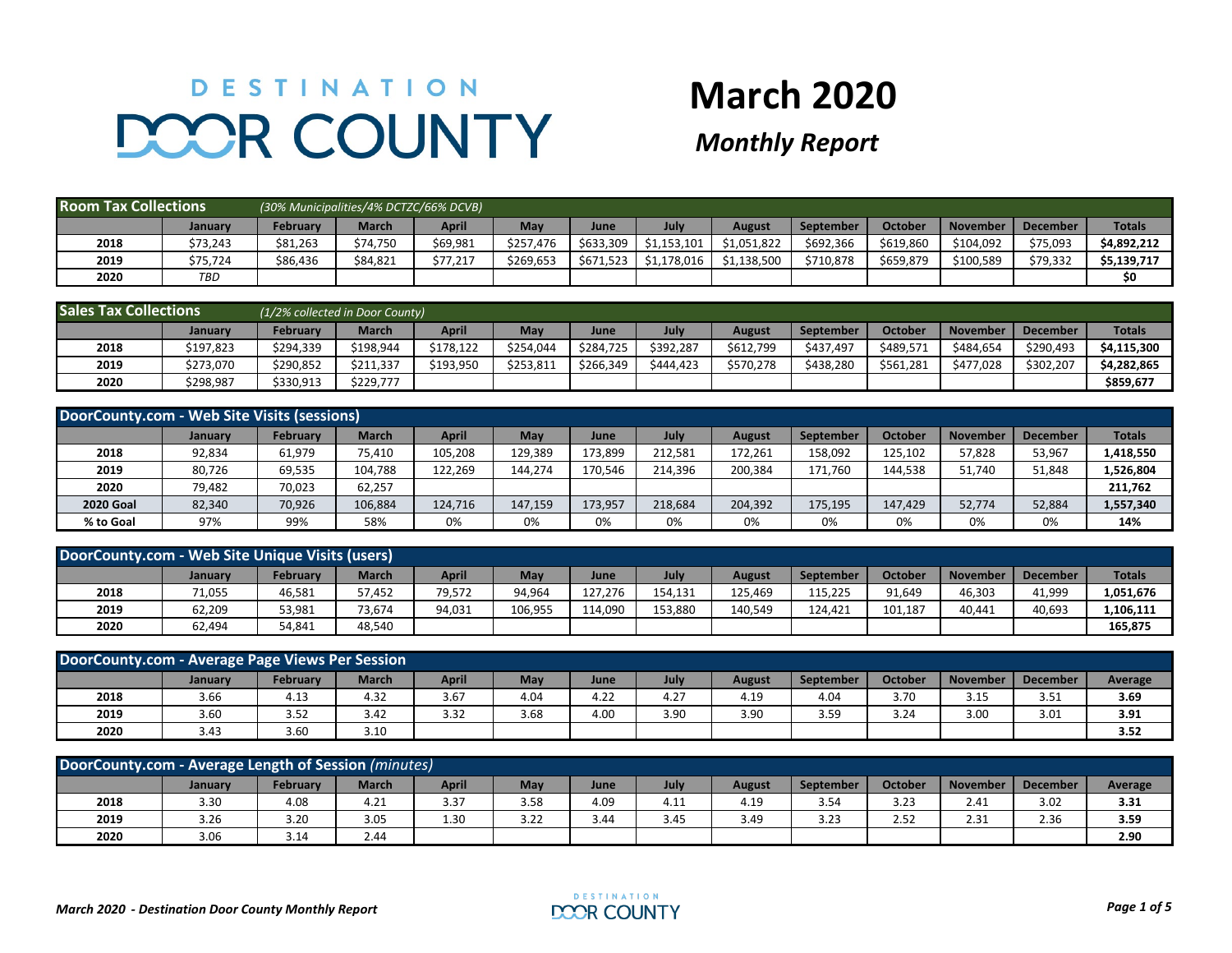| DoorCounty.com - Mobile Web Site Useage |         |          |              |              |        |        |         |               |                  |         |                 |                 |               |
|-----------------------------------------|---------|----------|--------------|--------------|--------|--------|---------|---------------|------------------|---------|-----------------|-----------------|---------------|
|                                         | January | February | <b>March</b> | <b>April</b> | May    | June   | July    | <b>August</b> | <b>September</b> | October | <b>November</b> | <b>December</b> | <b>Totals</b> |
| 2018                                    | 42.449  | 26,734   | 29,564       | 50,331       | 57.122 | 75,947 | 135,381 | 75,179        | 72.968           | 77.992  | 26,668          | 32,257          | 702,592       |
| 2019                                    | 47,730  | 31,171   | 47.176       | 53,591       | 58,380 | 73,540 | 94.491  | 91,675        | 82,254           | 65,438  | 30,812          | 23.456          | 699,714       |
| 2020                                    | 36,049  | 33,826   | 28,198       |              |        |        |         |               |                  |         |                 |                 | 98,073        |

| DoorCounty.com - Top Ten Most Requested Pages for the Month | <b>March 2020</b>              |                                           |
|-------------------------------------------------------------|--------------------------------|-------------------------------------------|
| $\vert$ 1) /home                                            | 5) /experience                 | 9) /travel-updates/local-business-updates |
| 2) / experience/ events                                     | 6) /newsletter/march-2020      | 10)/hankr                                 |
| 3) /stay/log-cabin-log-house                                | 7) /stay                       |                                           |
| 4) /travel-updates                                          | 8) /newsletter/september-2018/ |                                           |

| DoorCounty.com - Top Ten Sources for the Month | <b>March 2020</b> |               |  |
|------------------------------------------------|-------------------|---------------|--|
| 1) Google                                      | 5) bing           | 9) duckduckgo |  |
| 2) (direct)                                    | 6) The Trade Desk | 10) Facebook  |  |
| 3) Door County Visitor Bureau                  | 7) Yahoo          |               |  |
| 4) m.facebook.com                              | 8) facebook.com   |               |  |

| <b>Social Media: Facebook</b> |           |                 |              |              |            |             |           |               |                  |                |                 |                 |                    |
|-------------------------------|-----------|-----------------|--------------|--------------|------------|-------------|-----------|---------------|------------------|----------------|-----------------|-----------------|--------------------|
| <b>Impressions</b>            | January   | <b>February</b> | <b>March</b> | <b>April</b> | <b>May</b> | June        | July      | <b>August</b> | <b>September</b> | October        | <b>November</b> | <b>December</b> | <b>Totals</b>      |
| 2018                          | 3,072,518 | 1,743,557       | 1,360,982    | 3,018,045    | 2,080,138  | 1,732,189   | 2,529,601 | 1,998,469     | 2,725,934        | 1,645,529      | 1,500,366       | 1,375,044       | 24,782,372         |
| 2019                          | 1,718,452 | 1,728,409       | 2,258,613    | 2,966,996    | 1,745,963  | 1,772,403   | 1,482,104 | 1,589,049     | 2,319,589        | 1,645,947      | 471,513         | 729,547         | 20,428,585         |
| 2020                          | 1,133,521 | 1,184,316       | 887,660      |              |            |             |           |               |                  |                |                 |                 | 3,205,497          |
| <b>Post Views</b>             | January   | <b>February</b> | <b>March</b> | <b>April</b> | May        | <b>June</b> | July      | August        | <b>September</b> | <b>October</b> | <b>November</b> | <b>December</b> | <b>Totals</b>      |
| 2018                          | 1,837,851 | 957,819         | 716,837      | 2,280,877    | 1,633,103  | 1,104,744   | 1,832,373 | 1,385,978     | 2,114,037        | 1,304,627      | 1,088,613       | 767,300         | 17,024,159         |
| 2019                          | 1,094,742 | 1,079,000       | 1,453,043    | 2,139,689    | 1,201,734  | 1,251,592   | 905,612   | 1,081,231     | 1,651,326        | 898,337        | 383,064         | 628,266         | 13,767,636         |
| 2020                          | 839,967   | 967,663         | 673,116      |              |            |             |           |               |                  |                |                 |                 | 2,480,746          |
| <b>Page Views</b>             | January   | <b>February</b> | <b>March</b> | <b>April</b> | May        | June        | July      | <b>August</b> | September        | <b>October</b> | <b>November</b> | <b>December</b> | <b>Totals</b>      |
| 2018                          | 546,738   | 532,621         | 619,271      | 449,081      | 326,313    | 491,332     | 503,626   | 659,181       | 479,544          | 323,546        | 465,560         | 494,103         | 5,890,916          |
| 2019                          | 731,095   | 647,166         | 859,283      | 550,666      | 586,646    | 586,088     | 478,696   | 563,738       | 703,855          | 463,094        | 375,486         | 625,800         | 7,171,613          |
| 2020                          | 656,428   | 510,707         | 561,444      |              |            |             |           |               |                  |                |                 |                 | 1,728,579          |
| <b>Engagement</b>             | January   | <b>February</b> | <b>March</b> | <b>April</b> | May        | June        | July      | <b>August</b> | <b>September</b> | <b>October</b> | <b>November</b> | <b>December</b> | <b>Totals</b>      |
| 2018                          | 65,342    | 38,704          | 52,436       | 56,031       | 42,198     | 51,562      | 41,116    | 63,362        | 54,532           | 49,327         | 44,890          | 50,580          | 610,080            |
| 2019                          | 49,759    | 51,818          | 65,323       | 55,448       | 48,318     | 56,304      | 43,791    | 51,651        | 73,617           | 57,359         | 27,911          | 42,223          | 623,522            |
| 2020                          | 46,097    | 52,095          | 41,870       |              |            |             |           |               |                  |                |                 |                 | 140,062            |
| <b>2020 Goal</b>              | 50,754    | 52,854          | 66,629       | 56,557       | 49,284     | 57,430      | 44,669    | 52,684        | 75,089           | 58,506         | 28,469          | 43,067          | 635,992            |
| % to Goal                     | 91%       | 99%             | 63%          | 0%           | 0%         | 0%          | 0%        | 0%            | 0%               | 0%             | 0%              | 0%              | 22%                |
| <b>Likes</b>                  | January   | <b>February</b> | <b>March</b> | <b>April</b> | May        | June        | July      | August        | September        | <b>October</b> | <b>November</b> | <b>December</b> | <b>Year Growth</b> |
| 2018                          | 103,071   | 103,645         | 104,109      | 105,529      | 106,857    | 107,747     | 110,052   | 110,851       | 111,928          | 112,335        | 112,541         | 113,153         | 10%                |
| 2019                          | 113,643   | 114,006         | 114,607      | 115,014      | 115,698    | 116,426     | 117,064   | 117,577       | 118,058          | 118,266        | 118,236         | 118,905         | 5%                 |
| 2020                          | 118,974   | 119.136         | 119,320      |              |            |             |           |               |                  |                |                 |                 | $-100%$            |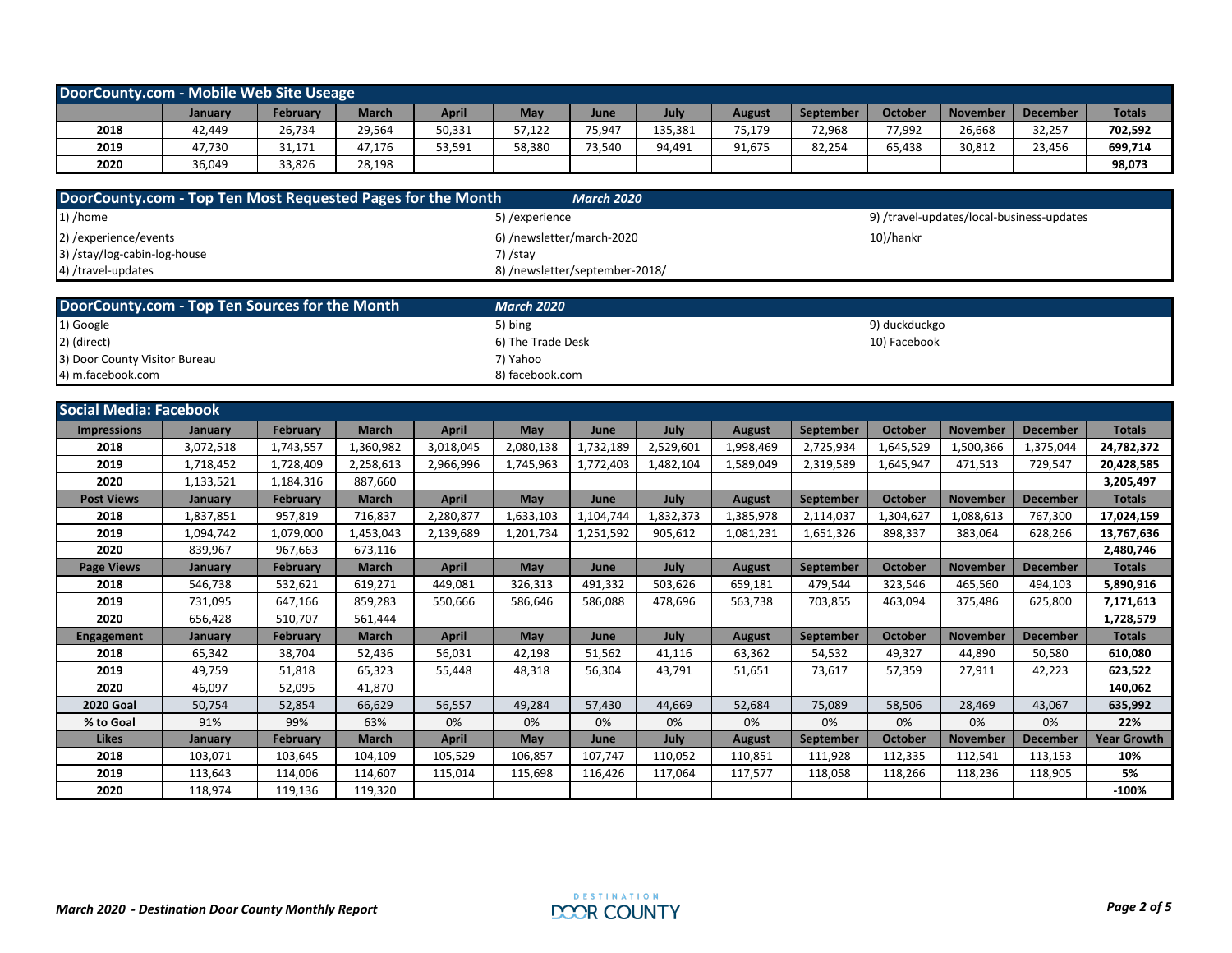| <b>Social Media: Instagram</b> |         |                 |              |              |        |        |             |               |           |         |                 |                 |                    |
|--------------------------------|---------|-----------------|--------------|--------------|--------|--------|-------------|---------------|-----------|---------|-----------------|-----------------|--------------------|
| <b>Followers</b>               | January | February        | <b>March</b> | <b>April</b> | May    | June   | <b>July</b> | <b>August</b> | September | October | <b>November</b> | <b>December</b> | <b>Year Growth</b> |
| 2018                           | 28,530  | 29,300          | 29,800       | 30,900       | 31.738 | 32,601 | 34,018      | 35,115        | 36,713    | 38,434  | 39,234          | 39,874          | 46%                |
| 2019                           | 41,489  | 42.444          | 43,816       | 46,615       | 46,602 | 47,731 | 49,306      | 50,480        | 51,441    | 52,403  | 53,209          | 53,624          | 29%                |
| 2020                           | 54,479  | 55,186          | 55,898       |              |        |        |             |               |           |         |                 |                 |                    |
| <b>Comment Likes</b>           | January | <b>February</b> | <b>March</b> | <b>April</b> | May    | June   | <b>July</b> | August        | September | October | <b>November</b> | <b>December</b> | <b>Total</b>       |
| 2018                           | 45,098  | 42,117          | 29,993       | 27,800       | 35,035 | 26,126 | 26,908      | 39,006        | 45,371    | 65,311  | 60,469          | 42,461          | 485,695            |
| 2019                           | 68,928  | 55,396          | 54.769       | 47,200       | 51,007 | 43,701 | 39,622      | 35,582        | 35,973    | 44,906  | 31,525          | 37,223          | 545,832            |
| 2020                           | 45,751  | 27,673          | 24,380       |              |        |        |             |               |           |         |                 |                 | 97,804             |
| <b>2020 Goal</b>               | 70,306  | 56,504          | 55,864       | 48,144       | 52,027 | 44,575 | 40,414      | 36,294        | 36,692    | 45,804  | 32,156          | 37,968          | 556,748            |
| % to Goal                      | 65%     | 49%             | 44%          | 0%           | 0%     | 0%     | 0%          | 0%            | 0%        | 0%      | 0%              | 0%              | 18%                |

| Social Media: Twitter |                |                 |              |              |            |        |        |               |           |                |                 |                 |                    |
|-----------------------|----------------|-----------------|--------------|--------------|------------|--------|--------|---------------|-----------|----------------|-----------------|-----------------|--------------------|
| <b>Followers</b>      | <b>January</b> | <b>February</b> | <b>March</b> | <b>April</b> | <b>May</b> | June   | July   | <b>August</b> | September | October        | <b>November</b> | <b>December</b> | <b>Year Growth</b> |
| 2018                  | 6,114          | 6,178           | 6,225        | 6,271        | 6,315      | 6,378  | 6,418  | 6,394         | 6,423     | 6,459          | 6,470           | 6,497           | 6.26%              |
| 2019                  | 6,505          | 6,529           | 6,587        | 6,615        | 6,649      | 6,708  | 6,777  | 6,823         | 6,852     | 6,892          | 6,911           | 6,917           | 6.33%              |
| 2020                  | 6,948          | 6,968           | 6,982        |              |            |        |        |               |           |                |                 |                 |                    |
| <b>Impressions</b>    | January        | <b>February</b> | <b>March</b> | <b>April</b> | May        | June   | July   | <b>August</b> | September | <b>October</b> | <b>November</b> | <b>December</b> | <b>Totals</b>      |
| 2018                  | 40,100         | 36,800          | 20,300       | 22,100       | 13,900     | 33,000 | 28,300 | 20,300        | 32,200    | 30,100         | 15,900          | 17,900          | 310,900            |
| 2019                  | 41,303         | 64,700          | 51,200       | 47,200       | 39,900     | 48,700 | 50,200 | 42,500        | 58,100    | 35,400         | 49,000          | 30,400          | 558,603            |
| 2020                  | 37.600         | 45,500          | 23,900       |              |            |        |        |               |           |                |                 |                 | 107,000            |
| <b>2020 Goal</b>      | 42,129         | 65,994          | 52,224       | 48.144       | 40.698     | 49,674 | 51.204 | 43,350        | 59,262    | 36,108         | 49,980          | 31,008          | 569,775            |
| % to Goal             | 89%            | 69%             | 46%          | 0%           | 0%         | 0%     | 0%     | 0%            | 0%        | 0%             | 0%              | 0%              | 19%                |

| <b>Pay-Per-Click Results</b> |         |                 |              |        |        |        |        |               |                  |         |                 |                 |               |
|------------------------------|---------|-----------------|--------------|--------|--------|--------|--------|---------------|------------------|---------|-----------------|-----------------|---------------|
|                              | January | <b>February</b> | <b>March</b> | April  | May    | June   | July   | <b>August</b> | <b>September</b> | October | <b>November</b> | <b>December</b> | <b>Totals</b> |
| 2018                         | 2,988   | 2,652           | 3,614        | 4,174  | 5,418  | 5,418  | 5,696  | 5,311         | 4,553            | 3,723   | 4524            | 9442            | 57,513        |
| 2019                         | 7,554   | 7,080           | 11,305       | 10,866 | 12,797 | 16,264 | 19,465 | 20,134        | 16,874           | 14,272  | ,140            | 5,503           | 149,254       |
| 2020                         | 5,686   | 5,592           | 7,346        |        |        |        |        |               |                  |         |                 |                 | 18,624        |

| Door County E-Newsletter - Number of E-Mail Subscribers |         |                 |              |         |         |         |         |               |                  |         |                 |          |                    |
|---------------------------------------------------------|---------|-----------------|--------------|---------|---------|---------|---------|---------------|------------------|---------|-----------------|----------|--------------------|
|                                                         | January | <b>February</b> | <b>March</b> | April   | May     | June    | July    | <b>August</b> | <b>September</b> | October | <b>November</b> | December | <b>Year Growth</b> |
| 2018                                                    | 217,799 | 217.426         | 219,282      | 219,506 | 223,269 | 225,545 | 226,277 | 229,000       | 226,614          | 229,332 | 234.265         | 236,007  | 8%                 |
| 2019                                                    | 234.402 | 235,885         | 237,388      | 234,602 | 230,667 | 231.672 | 233.441 | 234.294       | 235,297          | 235,313 | 236.229         | 237.757  | 1%                 |
| 2020                                                    | 233.019 | 233.445         | 236,304      |         |         |         |         |               |                  |         |                 |          |                    |

| Door County E-Newsletter - Open Rates |                |          |              |              |        |        |        |               |           |         |          |                 |         |
|---------------------------------------|----------------|----------|--------------|--------------|--------|--------|--------|---------------|-----------|---------|----------|-----------------|---------|
|                                       | <b>January</b> | Februarv | <b>March</b> | <b>April</b> | May    | June   | July   | <b>August</b> | September | October | November | <b>December</b> | Average |
| 2018                                  | 20.73%         | 18.86%   | 20.03%       | 24.67%       | 21.24% | 23.08% | 25.26% | 24.00%        | 26.91%    | 20.71%  | 18.83%   | 17.22%          | 21.80%  |
| 2019                                  | 19.06%         | 22.14%   | 21.20%       | 22.52%       | 23.26% | 23.87% | 26.49% | 26.51%        | 23.44%    | 17.94%  | 22.76%   | 17.78%          | 22.25%  |
| 2020                                  | 22.89%         | 22.70%   | 28.68%       |              |        |        |        |               |           |         |          |                 |         |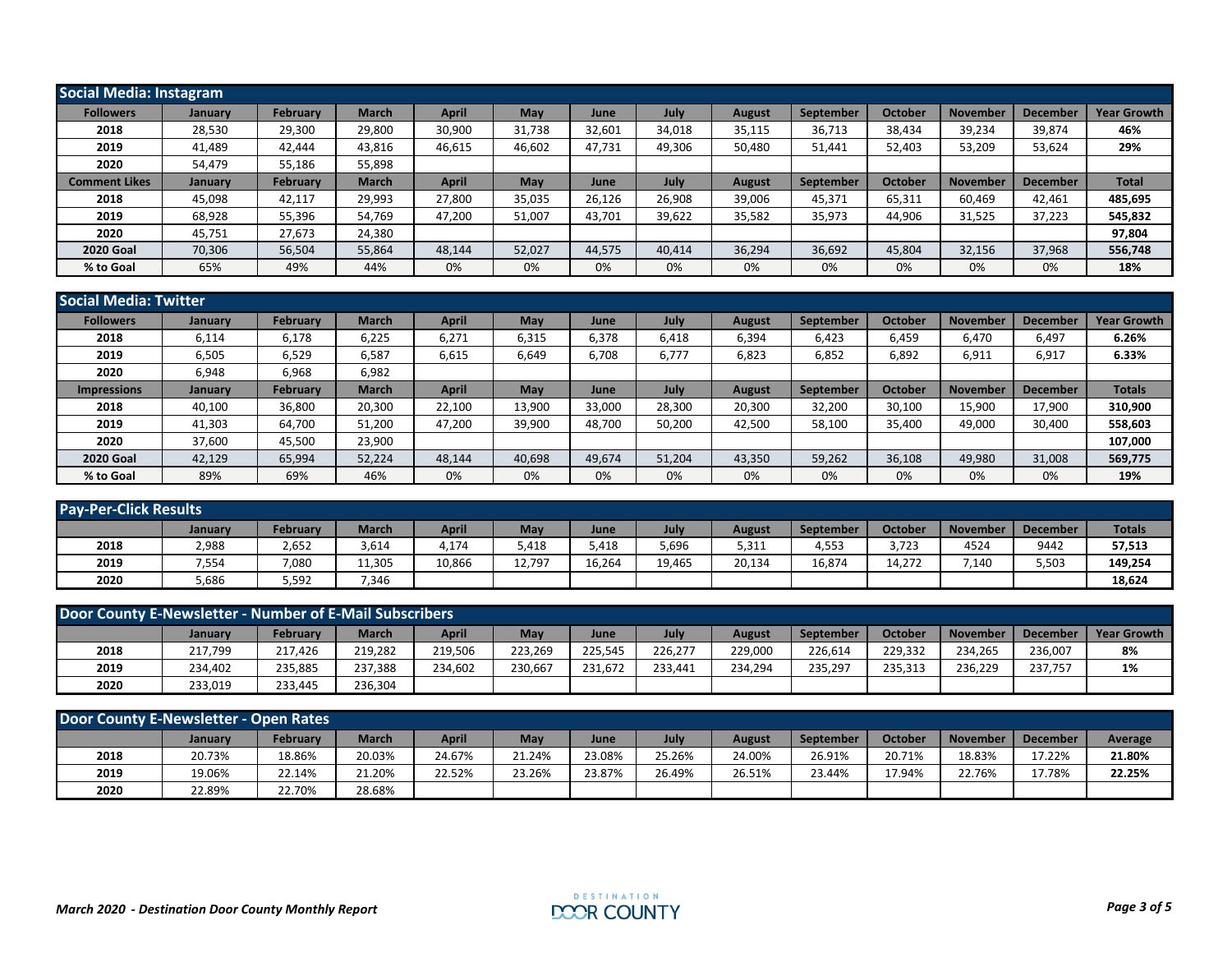| Door County E-Newsletter - Click Thru's |         |          |              |              |       |       |       |               |                  |         |                 |                 |         |
|-----------------------------------------|---------|----------|--------------|--------------|-------|-------|-------|---------------|------------------|---------|-----------------|-----------------|---------|
|                                         | January | Februarv | <b>March</b> | <b>April</b> | May   | June  | July  | <b>August</b> | <b>September</b> | October | <b>November</b> | <b>December</b> | Average |
| 2018                                    | 2.42%   | 1.45%    | 2.07%        | 4.67%        | 3.11% | 3.69% | 4.54% | 4.25%         | 5.03%            | 2.91%   | 2.38%           | 1.40%           | 2.96%   |
| 2019                                    | 2.66%   | 3.60%    | 3.29%        | 2.76%        | 3.66% | 2.74% | 4.31% | 4.49%         | 5.57%            | 3.09%   | 2.78%           | 1.56%           | 3.37%   |
| 2020                                    | 2.19%   | 2.31%    | 3.58%        |              |       |       |       |               |                  |         |                 |                 |         |

| <b>Advertising - Gross Impressions</b> |           |                 |              |              |            |            |           |               |                  |                |                 |                 |              |
|----------------------------------------|-----------|-----------------|--------------|--------------|------------|------------|-----------|---------------|------------------|----------------|-----------------|-----------------|--------------|
|                                        | January   | <b>February</b> | <b>March</b> | <b>April</b> | May        | June       | Julv      | <b>August</b> | <b>September</b> | <b>October</b> | <b>November</b> | <b>December</b> | <b>Total</b> |
| 2018                                   | 1,544,151 | 845,954         | 309,135      | 11,518,385   | 10,069,500 | 10.964.047 | 6,575,311 | 3,395,955     | 51,220,912       | 9,360,457      | 1.014.882       | 289.550         | 107.108.239  |
| 2019                                   | 746.596   | 804.685         | 3,797,293    | 19.926.019   | 24.361.571 | 4.439.997  | 3,254,874 | 14,679,101    | 31.134.255       | .284.761       | 253.909         | 241.105         | 106.924.166  |
| 2020                                   | 3.441.763 | 772,865         | 4,487,926    |              |            |            |           |               |                  |                |                 |                 | 8,702,554    |

| <b>Advertising - Media Placed 2020</b> |                |          |              |         |     |             |      |        |                  |                |                 |                 |              |
|----------------------------------------|----------------|----------|--------------|---------|-----|-------------|------|--------|------------------|----------------|-----------------|-----------------|--------------|
|                                        | <b>January</b> | February | <b>March</b> | April   | May | <b>June</b> | July | August | <b>September</b> | <b>October</b> | <b>November</b> | <b>December</b> | <b>Total</b> |
| <b>Total Paid</b>                      | \$41,035       | \$10,716 | \$33,827     |         |     |             |      |        |                  |                |                 |                 | \$85,578     |
| <b>Co-Op Dollars</b>                   | \$2,852        | \$2,652  | \$4.152      | \$4,004 |     |             |      |        |                  |                |                 |                 | \$13,660     |

| <b>Online Video Views</b> (includes DDC video content on YouTube, Facebook, Vimeo, etc) |         |          |         |              |            |         |         |         |                  |         |                 |                 |               |
|-----------------------------------------------------------------------------------------|---------|----------|---------|--------------|------------|---------|---------|---------|------------------|---------|-----------------|-----------------|---------------|
|                                                                                         | January | February | March   | <b>April</b> | <b>May</b> | June    | Julv    | August  | <b>September</b> | October | <b>November</b> | <b>December</b> | <b>Totals</b> |
| 2018                                                                                    | 209.008 | 64,757   | 115.746 | 49.384       | 163,922    | 179.972 | 213.921 | 232.556 | 154,293          | 74,836  | 42,085          | 109.328         | 1,709,808     |
| 2019                                                                                    | 187,976 | 154,620  | 405.237 | L56.856      | 145.688    | 175,083 | 90,004  | 55,746  | 15,894           | 21,755  | 21,220          | 34,622          | 1,464,701     |
| 2020                                                                                    | 42,795  | 22,173   | 66,611  |              |            |         |         |         |                  |         |                 |                 | 131,579       |

| <b>Media Marketing Program - Impressions</b> |                |                 |              |              |            |            |             |               |            |             |                 |                 |               |
|----------------------------------------------|----------------|-----------------|--------------|--------------|------------|------------|-------------|---------------|------------|-------------|-----------------|-----------------|---------------|
|                                              | <b>January</b> | <b>February</b> | <b>March</b> | <b>April</b> | May        | June       | <b>July</b> | <b>August</b> | September  | October     | <b>November</b> | <b>December</b> | <b>Totals</b> |
| 2018                                         | 28,732,589     | 167,205.        | 11,962,094   | 2.748.491    | 24,027,022 | 5,410,708  | 58,217,837  | 6,349,408     | 44,136,913 | 103,292,833 | 83,323,220      | 136,947         | 369,505,267   |
| 2019                                         | 99.963.410     | 62.423.890      | 30,432,627   | 13,209,923   | 6,647,728  | 7,063,714  | 97,886,602  | 10,801,279    | 17,799,696 | 33.722.879  | 974.989         | 775.434         | 381,702,171   |
| 2020                                         | 30,513,557     | 13,674,701      | 39,059,827   |              |            |            |             |               |            |             |                 |                 | 83,248,085    |
| <b>2020 Goal</b>                             | 34,154,920     | 18,294,226      | 32,195,569   | 28,337,600   | 24,106,037 | 14,722,305 | 44,935,449  | 25,410,165    | 19,296,005 | 47,671,721  | 26,747,339      | 33,809,016      | 349,680,354   |
| % to Goal                                    | 89%            | 75%             | 121%         | 0%           | 0%         | 0%         | 0%          | 0%            | 0%         | 0%          | 0%              | 0%              | 24%           |

| <b>Media Marketing Program - Visiting Journalists</b> |         |          |              |              |            |                     |      |               |           |                |          |                 |               |
|-------------------------------------------------------|---------|----------|--------------|--------------|------------|---------------------|------|---------------|-----------|----------------|----------|-----------------|---------------|
|                                                       | January | February | <b>March</b> | <b>April</b> | <b>May</b> | June                | July | <b>August</b> | September | <b>October</b> | November | <b>December</b> | <b>Totals</b> |
| 2018                                                  |         |          |              |              | ᆦ          | 15                  |      | 14            |           | 10             |          |                 | 70            |
| 2019                                                  |         |          |              |              |            | 22                  |      | 18            | 11<br>. . |                |          | . .             | 72            |
| 2020                                                  |         |          |              |              |            |                     |      |               |           |                |          |                 |               |
| <b>2020 Goal</b>                                      |         |          |              |              |            | 1 <sup>2</sup><br>ᅭ |      | 14            | 12        |                |          |                 | 60            |
| % to Goal                                             |         | 113%     |              |              |            | 0%                  | 0%   | 0%            | 0%        |                |          | 0%              | 15%           |

| Media Marketing Program - Ad Value Equivalency (AVE) |           |           |              |              |           |           |           |           |                  |                |                 |                 |               |
|------------------------------------------------------|-----------|-----------|--------------|--------------|-----------|-----------|-----------|-----------|------------------|----------------|-----------------|-----------------|---------------|
|                                                      | January   | February  | <b>March</b> | <b>April</b> | May       | June      | July      | August    | <b>September</b> | <b>October</b> | <b>November</b> | <b>December</b> | <b>Totals</b> |
| 2018                                                 | \$551,054 | \$22,137  | \$92,975     | \$230,303    | \$9,231   | \$134,446 | \$278,766 | \$452,932 | \$400,343        | \$652,367      | \$658,310       | \$21,450        | \$3,504,314   |
| 2019                                                 | \$373,010 | \$172,097 | \$61,967     | \$711,055    | \$128,671 | \$295,606 | \$232,542 | \$70,927  | \$133,197        | \$234,993      | \$182,681       | \$86,097        | \$2,682,843   |
| 2020                                                 | \$344,671 | \$32,504  | \$194,664    |              |           |           |           |           |                  |                |                 |                 | \$571,839     |